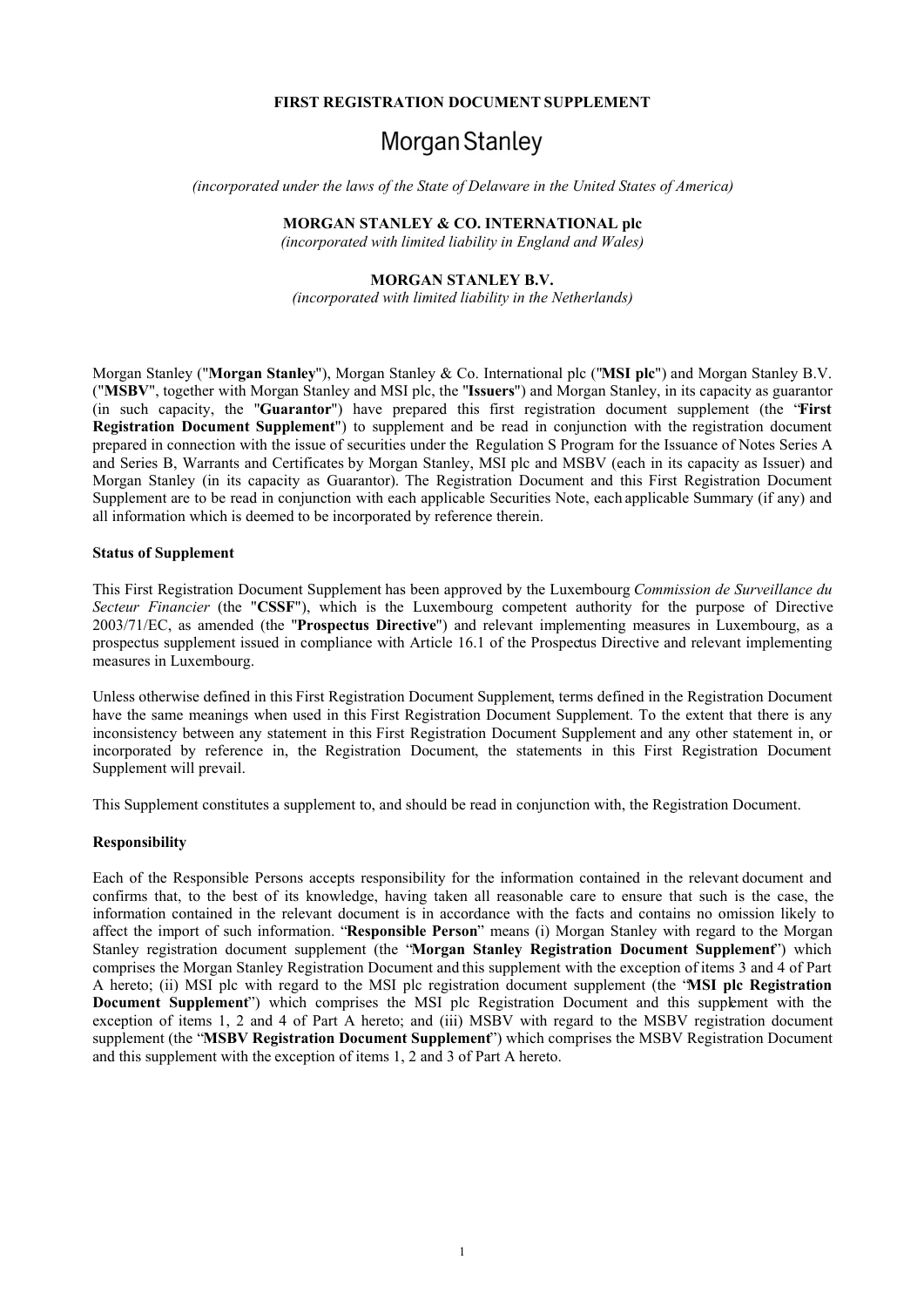#### **Information being supplemented**

The purpose of this First Registration Document Supplement is to incorporate by reference into the Registration Document the following documents:

- (a) Quarterly Report on Form 10-Q for the quarter ended 30 June 2015 relating to Morgan Stanley (the "**Morgan Stanley June 2015 10-Q**") as set out in "Part A" of this First Registration Document Supplement;
- (b) Quarterly Report on Form 10-Q for the quarter ended 30 September 2015 relating to Morgan Stanley (the "**Morgan Stanley September 2015 10-Q**") as set out in "Part A" of this First Registration Document Supplement
- (c) Interim Financial Report for the six months ended 30 June 2015 relating to MSI plc (the "**MSI plc Interim Financial Report**") as set out in "Part A" of this First Registration Document Supplement; and
- (d) Interim Financial Report for the six months ended 30 June 2015 relating to MSBV (the "**MSBV Interim Financial Report**") as set out in "Part A" of this First Registration Document Supplement.

Any information or documents incorporated by reference into the Morgan Stanley June 2015 10-Q, Morgan Stanley September 2015 10-Q, MSI plc Interim Financial Report and MSBV Interim Financial Report as set out in "Part A" of this First Registration Document Supplement do not form part of this First Registration Document Supplement and any information or documents which are not incorporated by reference are either not relevant for the investor or covered in another part of this First Registration Document Supplement.

Investors who have not previously reviewed the information contained in the document incorporated by reference above should do so in connection with their evaluation of the Securities.

This First Registration Document Supplement, the Morgan Stanley June 2015 10-Q, Morgan Stanley September 2015 10-Q, MSI plc Interim Financial Report and MSBV Interim Financial Report as set out in "Part A" of this First Registration Document Supplement are available for viewing, and copies may be obtained from, the offices of the Issuers and the Paying Agents. This First Registration Document Supplement, the Morgan Stanley June 2015 10-Q, Morgan Stanley September 2015 10-Q, MSI plc Interim Financial Report and MSBV Interim Financial Report as set out in "Part A" of this First Registration Document Supplement are also available on Morgan Stanley's website at www.morganstanleyiq.eu and on the website of the Luxembourg Stock Exchange at www.bourse.lu.

6 November 2015

# **MORGAN STANLEY**

## **MORGAN STANLEY & CO. INTERNATIONAL PLC**

## **MORGAN STANLEY B.V.**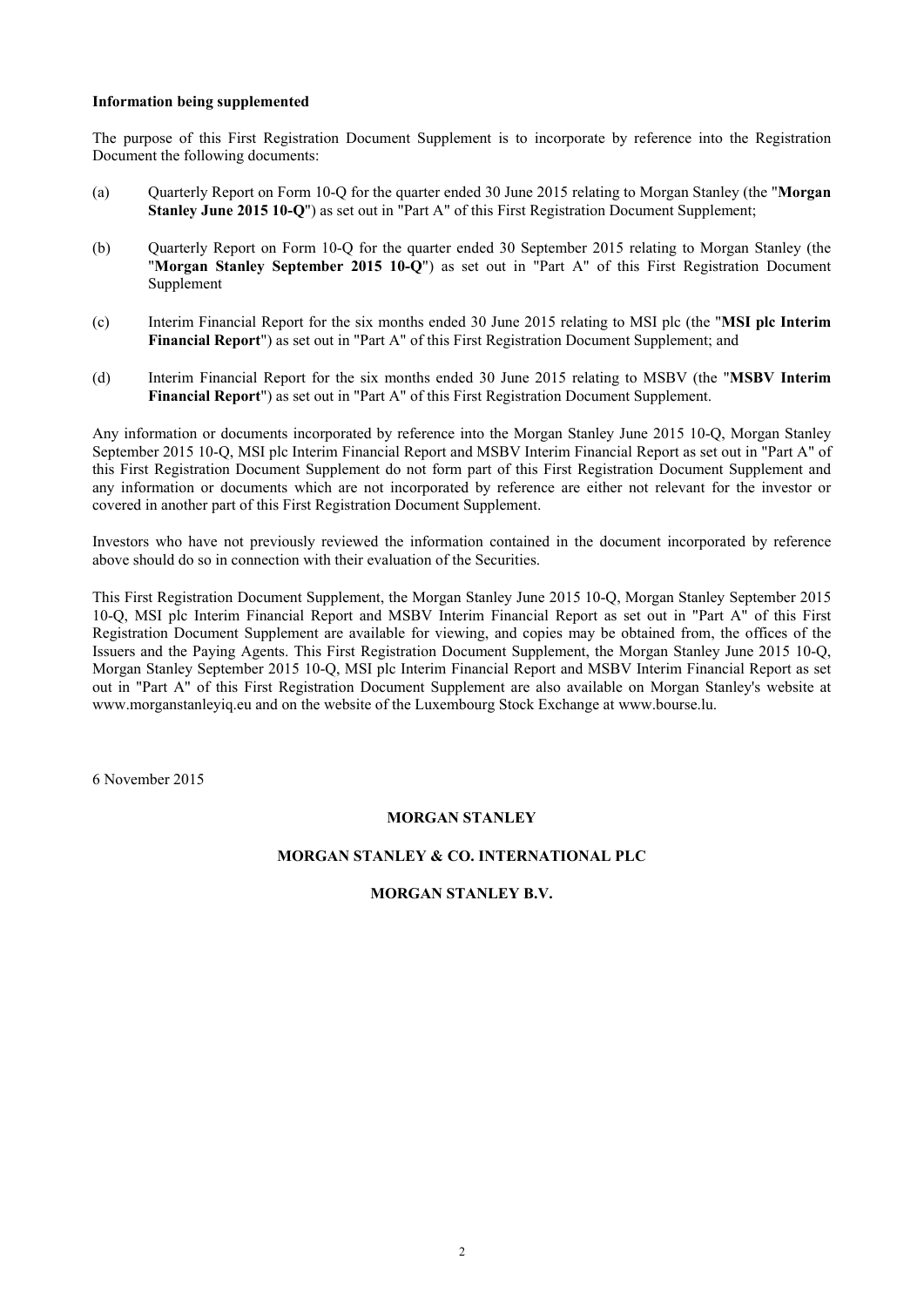## **PART A**

# **INCORPORATION BY REFERENCE: MORGAN STANLEY JUNE 2015 10-Q, MORGAN STANLEY SEPTEMBER 2015 10-Q, MSI PLC INTERIM FINANCIAL REPORT AND MSBV INTERIM FINANCIAL REPORT**

This First Registration Document Supplement incorporates by reference the Morgan Stanley June 2015 10-Q, Morgan Stanley September 2015 10-Q, MSI plc Interim Financial Report and MSBV Interim Financial Report as set out in this "Part A" of this First Registration Document Supplement and supplements the section entitled "*Incorporation by Reference*" contained on pages 15-20 of the Registration Document.

The Morgan Stanley June 2015 10-Q, Morgan Stanley September 2015 10-Q, MSI plc Interim Financial Report and MSBV Interim Financial Report as set out in this "Part A" of this First Registration Document Supplement are available on Morgan Stanley's website at www.morganstanley.com/about-us-ir, www.morganstanleyiq.eu and on the website of the Luxembourg Stock Exchange at www.bourse.lu.

The information incorporated by reference must be read in conjunction with the cross-reference table below which supplements the table of information incorporated by reference in the section entitled "*Incorporation by Reference*" contained on pages 15-20 of the Registration Document.

The following documents and/or information shall be deemed to be incorporated by reference in, and to form part of, the Registration Document:

|    | Document filed                                                      | Information incorporated by reference                                                       | Page           |
|----|---------------------------------------------------------------------|---------------------------------------------------------------------------------------------|----------------|
|    | <b>Morgan Stanley</b>                                               |                                                                                             |                |
| 1. | Quarterly Report on Form 10-Q for the<br>quarter ended 30 June 2015 | Condensed Consolidated Statements of<br>Income (unaudited)                                  | 1              |
|    |                                                                     | Condensed Consolidated Statements of<br>Comprehensive Income (unaudited)                    | $\overline{2}$ |
|    |                                                                     | Condensed Consolidated Statements of<br>Financial Condition (unaudited)                     | 3              |
|    |                                                                     | Condensed Consolidated Statements of<br>Cash Flows (unaudited)                              | 5              |
|    |                                                                     | Condensed Consolidated Statements of<br>Changes in Total Equity (unaudited)                 | $\overline{4}$ |
|    |                                                                     | Notes to Condensed Consolidated<br>Financial Statements (unaudited)                         | 6 to 85        |
|    |                                                                     | Report of Independent Registered Public<br><b>Accounting Firm</b>                           | 86             |
|    |                                                                     | Management's Discussion and Analysis of<br>Financial Condition and Results of<br>Operations | 87 to 140      |
|    |                                                                     | Quantitative and Qualitative Disclosures<br>about Market Risk                               | 141 to 156     |
|    |                                                                     | <b>Controls and Procedures</b>                                                              | 157            |
|    |                                                                     | Financial Data Supplement (unaudited)                                                       | 158 to 163     |
|    |                                                                     | Legal Proceedings                                                                           | 164 to 165     |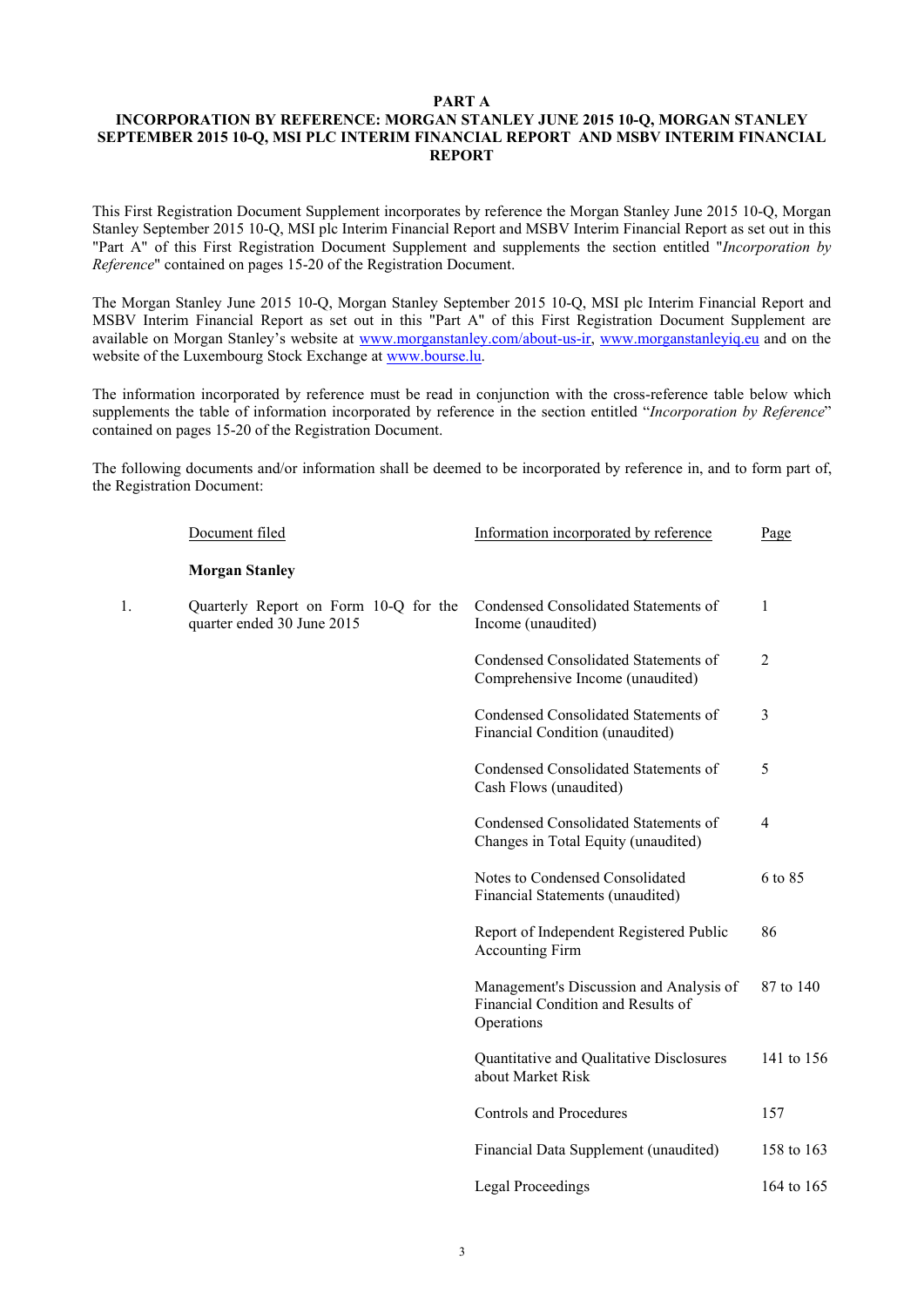|    |                                                                          | <b>Unregistered Sales of Equity Securities</b><br>and Use of Proceeds                       | 166            |
|----|--------------------------------------------------------------------------|---------------------------------------------------------------------------------------------|----------------|
|    |                                                                          | Exhibits                                                                                    | 166            |
|    |                                                                          | Signatures                                                                                  | 167            |
|    |                                                                          | Exhibit Index                                                                               | $E-1$          |
| 2. | Quarterly Report on Form 10-Q for the<br>quarter ended 30 September 2015 | Condensed Consolidated Statements of<br>Income (unaudited)                                  | $\mathbf{1}$   |
|    |                                                                          | Condensed Consolidated Statements of<br>Comprehensive Income (unaudited)                    | $\overline{2}$ |
|    |                                                                          | Condensed Consolidated Statements of<br>Financial Condition (unaudited)                     | 3              |
|    |                                                                          | Condensed Consolidated Statements of<br>Changes in Total Equity (unaudited)                 | $\overline{4}$ |
|    |                                                                          | Condensed Consolidated Statements of<br>Cash Flows (unaudited)                              | 5              |
|    |                                                                          | Notes to Condensed Consolidated<br>Financial Statements (unaudited)                         | $6 - 85$       |
|    |                                                                          | Report of Independent Registered Public<br><b>Accounting Firm</b>                           | 86             |
|    |                                                                          | Management's Discussion and Analyses of<br>Financial Condition and Results of<br>Operations | 87-140         |
|    |                                                                          | Quantitative and Qualitative Disclosures<br>about Market Risk                               | 141-156        |
|    |                                                                          | Controls and Procedures                                                                     | 157            |
|    |                                                                          | Financial Data Supplement (unaudited)                                                       | 158-163        |
|    |                                                                          | <b>Legal Proceedings</b>                                                                    | 164-165        |
|    |                                                                          | <b>Unregistered Sales of Equity Securities</b><br>and Use of Proceeds                       | 166            |
|    |                                                                          | Other Information                                                                           | 167            |
|    |                                                                          | Exhibits                                                                                    | 167            |
|    |                                                                          | Signature                                                                                   | 168            |
|    |                                                                          | Exhibit Index                                                                               | E1             |
|    | Morgan Stanley & Co. International plc                                   |                                                                                             |                |

3. Interim Financial Report for the six months ended 30 June 2015 (unaudited)

Interim management report 1-10